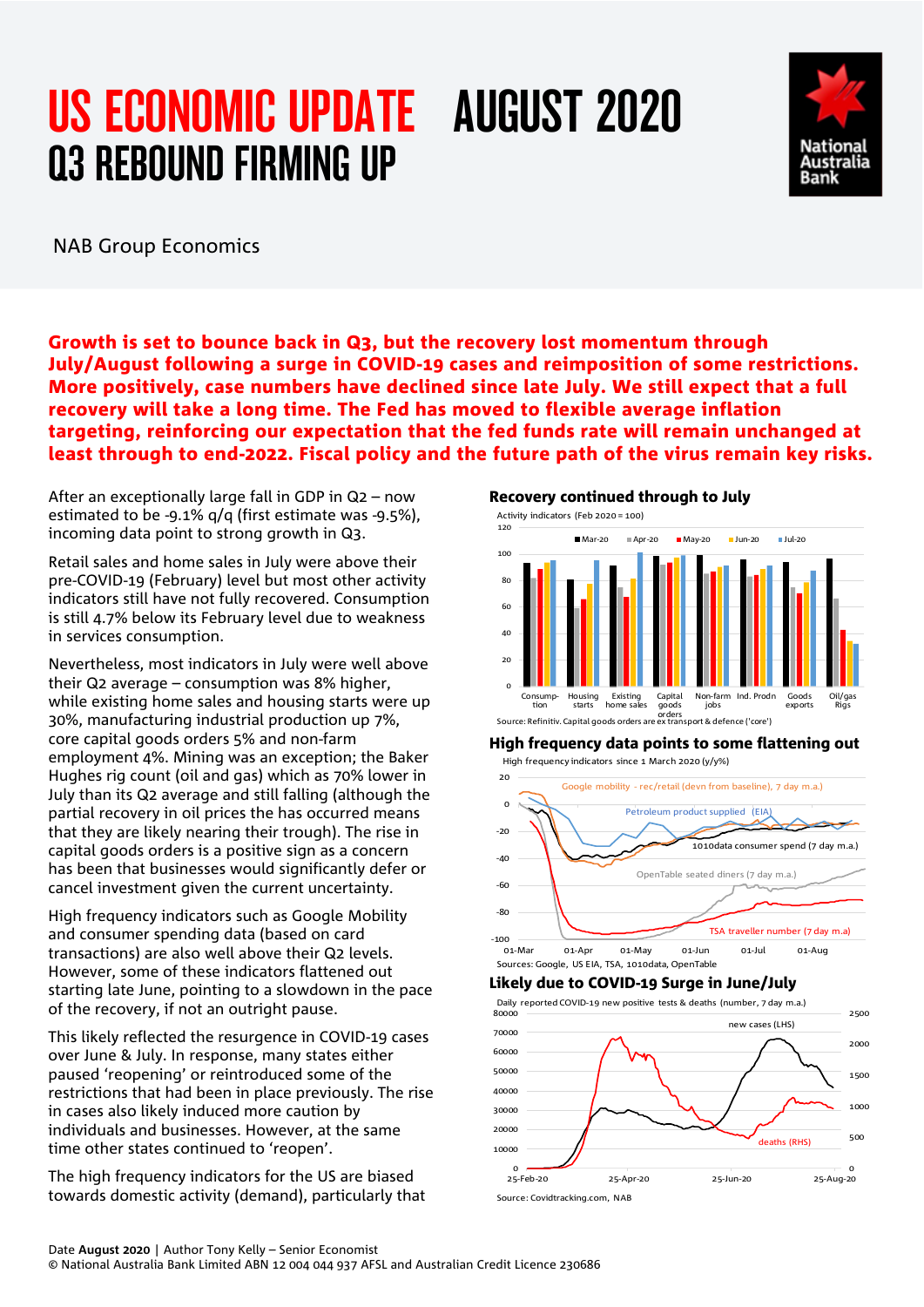of households. However, the global economic recovery underway, the gradual easing in supply disruptions and the need to rebuild inventories are likely providing a boost to activity.

In a positive development, the number of COVID-19 cases has been falling since late July and deaths of people with COVID have also started to fall. So far, there are mixed signals from the high frequency indicators as to whether this is boosting activity and it may be a while before restrictions are eased. It is also possible that the surge of cases in June/July, and the re-introduction of restrictions, by highlighting the uncertain path of the virus and policy, will lead to longer-lasting caution.

Certainly, consumer confidence is showing no signs of picking up, and has remained stuck at very low levels. In contrast, business surveys such as the ISM (up to July) and the Markit PMI (to August) have returned to positive territory and have been trending higher, both for manufacturing and services.

A concern has been the lack of fiscal follow up since April. While both major parties have put forward proposals for significant further stimulus, they have not been able to reach agreement on the details.

Some fiscal measures to support the economy through the pandemic were one-off (such as cash grants to households, the bulk of which were made over April/May) while others have ended more recently. This includes an extra \$600 per week for unemployment benefit recipients (Pandemic Unemployment Compensation or PUC).

While the President has taken executive action to extend PUC at \$400/week (\$100 to be funded by states), this utilises disaster relief funding which is limited in size and it will not last long if states participate.

The Phase 3 and 4 fiscal packages passed in March and April had a large impact on household budgets. Despite large scale job losses – and the associated loss of wages and other benefits – there was a significant rise in overall household incomes in April. While household disposable income subsequently eased through to June, there was a small rise in July, and since April it has been well above its pre-COVID-19 level (by 6% or more).

In July, PUC payments made up around 5% of household disposable income. Even excluding these payments, income would have been a little above its February level in July. That said, other policy measures – such as Paycheck Protection Program (PPP) payments – are likely to start running down soon (if they haven't already) and an abrupt withdrawal of all policy support would leave household income well down. Continued growth in employment, and hence wage income, will be



### Due to policy response h'hold income higher and savings have been built up

US disposable personal income, outlays & saving (\$ trillion, annualised)



necessary to offset any fiscal wind-down, although job gains will likely slow given the slowdown in the recovery evident over July/August.

Nevertheless, the large increase in household savings over April to July suggests that households have built up their savings, which we they can draw down in coming months – although there will be a big variation across individual households.

Consistent with this, the high frequency data we highlighted earlier have not been obviously impacted by the loss of PUC. The pause in some indicators occurred before the expiration of the PUC and is better explained by virus spread and re-introduction of some restrictions.

Complicating the overall impact of the PUC program, the benefits were so high that it meant many people earnt more being unemployed than in a job. A survey by the Philadelphia Federal Reserve indicates unemployment benefits were a substantial impediment to 30% of businesses attempting torecall workers in July.

All of this suggests that while Q3 growth will be very strong (by historical standards), within the quarter growth has likely slowed. We expect the recovery to continue into Q4, but at a slower pace. Fiscal developments and the path of the virus will remain major factors influencing how strongly the economy recovers.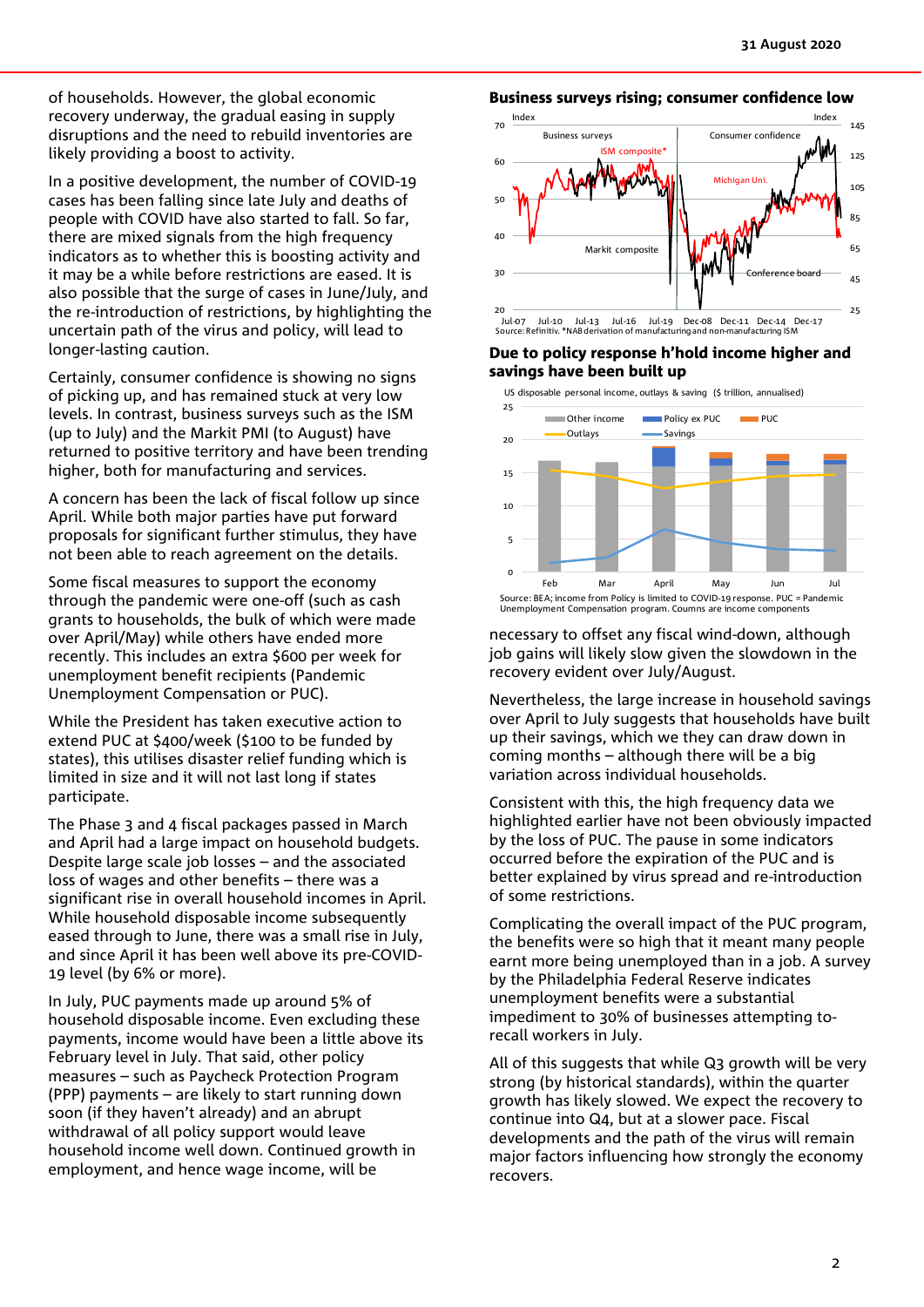We continue to expect that a full recovery will take a long time. This reflects several factors including the only gradual removal of COVID-19 related activity restrictions, ongoing consumer and business caution, as well as the possibility of further flare ups of the virus continuing to slow the process.

Parts of the economy will also need to adjust to significant structural change, such as less travel, more on-line activity and work from home. While general financial conditions have recovered over recent months, there has been a notable tightening in lending standards by banks. That said, credit has flowed freely (unlike the GFC), and various Government and Fed lending policy programmes may reduce the headwinds to obtaining credit.

#### Tightening in lending standards for businesses



Jun-90 Jun-93 Jun-96 Jun-99 Jun-02 Jun-05 Jun-08 Jun-11 Jun-14 Jun-17 Jun-20 Source: Federal Reserve. \* From Dec 13 qtr simple average of three CRE components. Shaded

Nevertheless, in this environment business investment is likely to be constrained.

Damage to government finances is another factor likely to slow the recovery, as the loss of revenue (and exhaustion of 'rainy day' funds) will necessitate cut backs, as many state governments have balanced budget requirements.

Overall, we expect GDP to decline by 4.1% in 2020 (revised up from -5.1%) and 3.4% in 2021 (revised down from 3.7%). The stronger estimate for 2020 revision reflects the upwards revision to the Q2 outcome by the BEA and stronger than expected data up to July which lifts our Q3 estimate. However, with the recovery in activity occurring more quickly than expected, a slowdown in the speed of the recovery in recent months and still widespread restrictions on activity, we have made downward revisions to subsequent quarters which lowers our 2021 forecast.

### Monetary Policy

Last week the Fed revised its Statement on Longer-Run Goals and Monetary Policy Strategy.

As expected, the key change is that the Fed has adopted an average inflation target. The target is still 2% inflation (personal consumption expenditure price index measure) but the Fed will now seek to achieve this over time. As the statement notes, this means that "…when inflation has been running persistently

below 2 percent, appropriate monetary policy will likely aim to achieve inflation moderately above 2 percent for some time."

Interestingly, the Fed did not explicitly state the reverse would be true (persistent above 2% inflation means targeting below 2% inflation for a while), but this may just be a nod to the reality that they have undershot the target for a while now.

The Fed Chair made clear in his Jackson Hole speech, which announced the changes to the goals and strategy statement, that they are not tying themselves to a set time period over which the average inflation rate is calculated. He described their approach as a "flexible form of average inflation targeting."

The Fed's dual mandate includes a goal of maximum employment. While, as before, the Fed has declined to quantify what this means, it will focus on 'shortfalls in employment from its maximum level'.

The obvious follow up question is what this means for actual Fed actions. We have been expecting the Fed to strengthen their forward guidance, either through either time based or, more likely, outcome based forward guidance.

The July FOMC minutes cast some doubt on when and if they might do this, although it is still possible that they will act as early as their September meeting.

There has also been discussion of yield curve targets, but the minutes reveal little enthusiasm for this right now.

In any event, over our forecast horizon to end-2022, we still expect to see an unchanged fed funds rate target range (0 to 0.25%). This reflects our expectation that inflation will remain below target over this period (and unemployment relatively high even if falling). The changes to the Fed's strategy statement simply reinforces this view.

## CONTACT THE AUTHOR

Tony Kelly Senior Economist [Antony.Kelly@nab.com.au](mailto:Antony.Kelly@nab.com.au)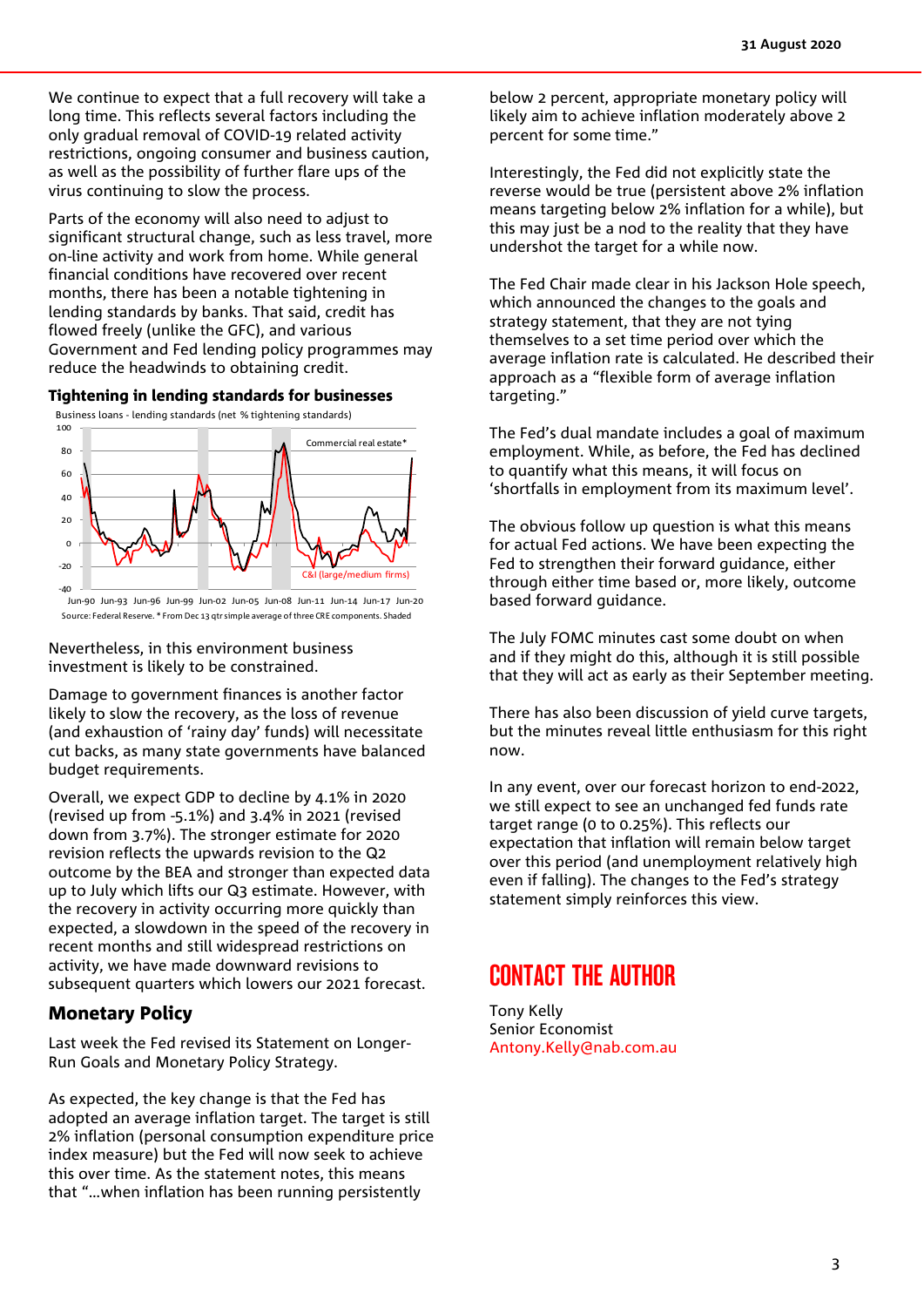# U.S. ECONOMIC & FINANCIAL FORECASTS

|                                                                  | Year Average Chng % |        |        |        |        |        | <b>Quarterly Chng %</b> |        |      |        |      |      |      |      |      |      |      |
|------------------------------------------------------------------|---------------------|--------|--------|--------|--------|--------|-------------------------|--------|------|--------|------|------|------|------|------|------|------|
|                                                                  |                     |        |        |        |        | 2020   |                         |        |      | 2021   |      |      |      | 2022 |      |      |      |
|                                                                  | 2018                | 2019   | 2020   | 2021   | 2022   | Q1     | Q <sub>2</sub>          | Q3     | Q4   | $Q_1$  | Q2   | Q3   | Q4   | Q1   | Q2   | Q3   | Q4   |
| <b>US GDP and Components</b>                                     |                     |        |        |        |        |        |                         |        |      |        |      |      |      |      |      |      |      |
| Household consumption                                            | 2.7                 | 2.4    | $-4.5$ | 3.5    | 2.5    | $-1.8$ | $-9.9$                  | 8.2    | 0.4  | 0.9    | 0.7  | 0.7  | 0.6  | 0.6  | 0.6  | 0.6  | 0.6  |
| Private fixed investment                                         | 5.2                 | 1.9    | $-5.5$ | 2.6    | 4.8    | $-0.3$ | $-8.2$                  | 0.8    | 0.7  | 1.5    | 1,7  | 1.5  | 1.3  | 1.1  | 1.0  | 0.9  | 0.9  |
| Government spending                                              | 1.8                 | 2.3    | 2.0    | 1.5    | 1.9    | 0.3    | 0.7                     | 0.0    | 0.4  | 0.4    | 0.4  | 0.4  | 0.5  | 0.5  | 0.5  | 0.5  | 0.5  |
| Inventories*                                                     | 0.2                 | 0.0    | $-0.8$ | 0.7    | 0.0    | $-0.4$ | $-1.1$                  | 1.4    | 0.4  | 0.1    | 0.0  | 0.0  | 0.0  | 0.0  | 0.0  | 0.0  | 0.0  |
| Net exports*                                                     | $-0.3$              | $-0.2$ | 0.6    | $-0.2$ | $-0.1$ | 0.4    | 0.1                     | $-0.4$ | 0.0  | $-0.1$ | 0.0  | 0.0  | 0.0  | 0.0  | 0.0  | 0.0  | 0.0  |
| <b>Real GDP</b>                                                  | 3.0                 | 2.2    | $-4.1$ | 3.4    | 2.7    | $-1.3$ | $-9.1$                  | 6.5    | 0.8  | 0.9    | 0.8  | 0.7  | 0.7  | 0.7  | 0.6  | 0.6  | 0.6  |
| Note: GDP (annualised rate)                                      |                     |        |        |        |        | $-5.0$ | $-31.7$                 | 28.4   | 3.3  | 3.8    | 3.2  | 3.0  | 2.8  | 2.7  | 2.5  | 2.4  | 2.4  |
| US Other Key Indicators (end of period)<br>PCE deflator-headline |                     |        |        |        |        |        |                         |        |      |        |      |      |      |      |      |      |      |
| Headline                                                         | 2.0                 | 1.5    | 1.1    | 1.5    | 1.6    | 0.3    | $-0.4$                  | 0.8    | 0.4  | 0.4    | 0.4  | 0.4  | 0.4  | 0.4  | 0.4  | 0.4  | 0.4  |
| Core                                                             | 2.0                 | 1.6    | 1.3    | 1.5    | 1.6    | 0.4    | $-0.2$                  | 0.8    | 0.3  | 0.4    | 0.4  | 0.4  | 0.4  | 0.4  | 0.4  | 0.4  | 0.4  |
| Unemployment rate - qtly average (%)                             | 3.8                 | 3.5    | 8.7    | 7.4    | 7.0    | 3.8    | 13.0                    | 9.9    | 8.7  | 8.3    | 7.6  | 7.5  | 7.4  | 7.3  | 7.2  | 7.1  | 7.0  |
| US Key Interest Rates (end of period)                            |                     |        |        |        |        |        |                         |        |      |        |      |      |      |      |      |      |      |
| Fed funds rate (top of target range)                             | 2.50                | 1.75   | 0.25   | 0.25   | 0.25   | 0.25   | 0.25                    | 0.25   | 0.25 | 0.25   | 0.25 | 0.25 | 0.25 | 0.25 | 0.25 | 0.25 | 0.25 |
| <b>Source: NAB Group Economics</b>                               |                     |        |        |        |        |        |                         |        |      |        |      |      |      |      |      |      |      |

Source: NAB Group Economics \*Contribution to real GDP growth